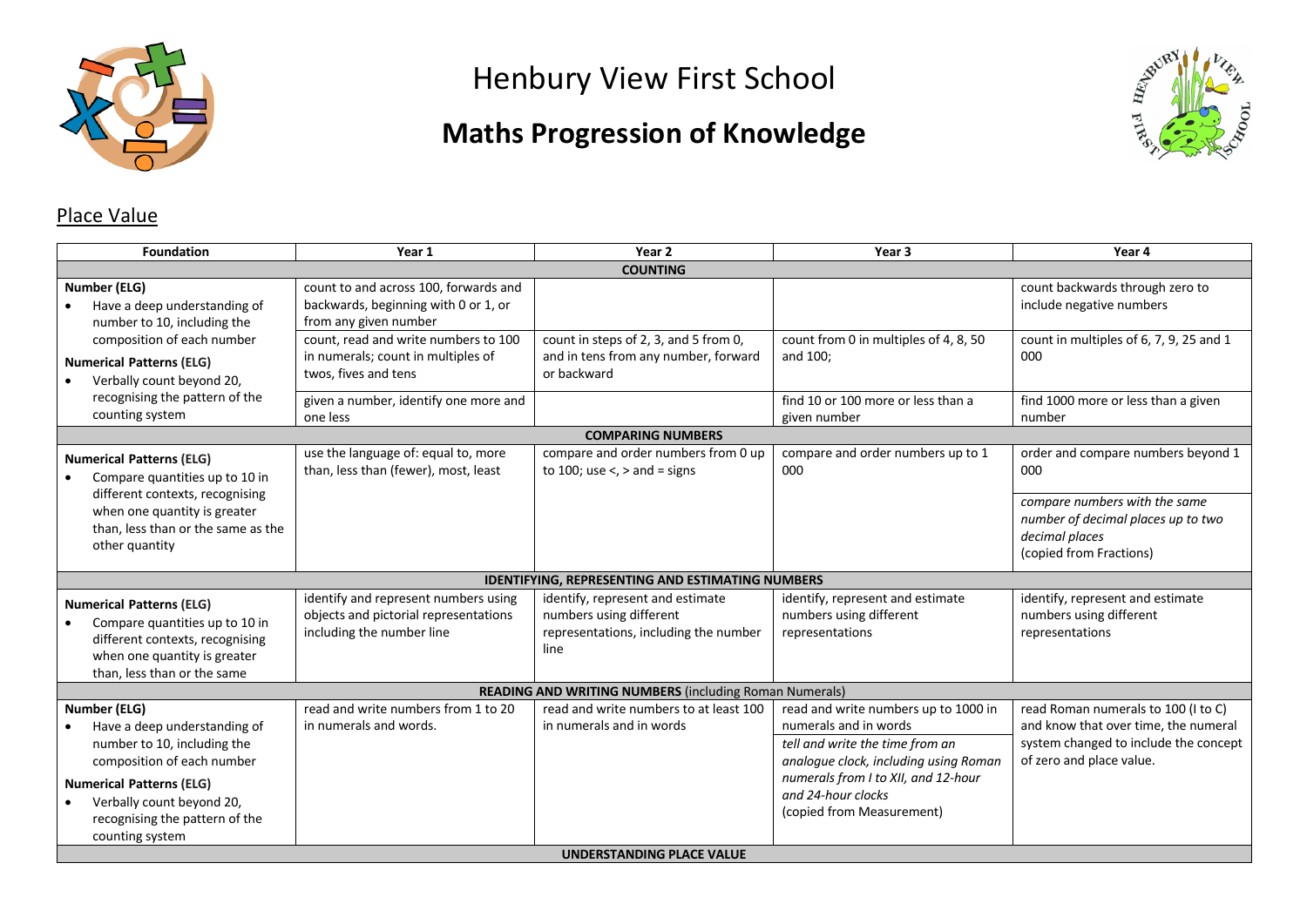| <b>Numerical Patterns (ELG)</b><br>Verbally count beyond 20,<br>recognising the pattern of the<br>counting system | recognise the place value of each digit<br>in a two-digit number (tens, ones) | recognise the place value of each digit<br>in a three-digit number (hundreds,<br>tens, ones) | recognise the place value of each digit<br>in a four-digit number (thousands,<br>hundreds, tens, and ones) |
|-------------------------------------------------------------------------------------------------------------------|-------------------------------------------------------------------------------|----------------------------------------------------------------------------------------------|------------------------------------------------------------------------------------------------------------|
| Explore and represent patterns                                                                                    |                                                                               |                                                                                              | find the effect of dividing a one- or<br>two-digit number by 10 and 100,                                   |
| within numbers up to 10,                                                                                          |                                                                               |                                                                                              | identifying the value of the digits in the                                                                 |
| including evens and odds, double                                                                                  |                                                                               |                                                                                              | answer as units, tenths and                                                                                |
| facts                                                                                                             |                                                                               |                                                                                              | hundredths (copied from Fractions)                                                                         |
|                                                                                                                   | <b>ROUNDING</b>                                                               |                                                                                              |                                                                                                            |
|                                                                                                                   |                                                                               |                                                                                              | round any number to the nearest 10,                                                                        |
|                                                                                                                   |                                                                               |                                                                                              | 100 or 1000                                                                                                |
|                                                                                                                   |                                                                               |                                                                                              | round decimals with one decimal place                                                                      |
|                                                                                                                   |                                                                               |                                                                                              | to the nearest whole number                                                                                |
|                                                                                                                   |                                                                               |                                                                                              | (copied from Fractions)                                                                                    |
|                                                                                                                   | <b>PROBLEM SOLVING</b>                                                        |                                                                                              |                                                                                                            |
| Number (ELG)                                                                                                      | use place value and number facts to                                           | solve number problems and practical                                                          | solve number and practical problems                                                                        |
| Automatically recall (without                                                                                     | solve problems                                                                | problems involving these ideas.                                                              | that involve all of the above and with                                                                     |
| reference to rhymes, counting or                                                                                  |                                                                               |                                                                                              | increasingly large positive numbers                                                                        |
| other aids) number bonds up to 5                                                                                  |                                                                               |                                                                                              |                                                                                                            |
| (including subtraction facts) and                                                                                 |                                                                               |                                                                                              |                                                                                                            |
| some number bonds to 10,                                                                                          |                                                                               |                                                                                              |                                                                                                            |
| including double facts                                                                                            |                                                                               |                                                                                              |                                                                                                            |

#### **Statistics**

| <b>Foundation</b> | Year 1 | Year 2                                         | Year 3                                | Year 4                                                     |
|-------------------|--------|------------------------------------------------|---------------------------------------|------------------------------------------------------------|
|                   |        | INTERPRETING, CONSTRUCTING AND PRESENTING DATA |                                       |                                                            |
|                   |        | interpret and construct simple                 | interpret and present data using bar  | interpret and present discrete and                         |
|                   |        | pictograms, tally charts, block                | charts, pictograms and tables         | continuous data using appropriate                          |
|                   |        | diagrams and simple tables                     |                                       | graphical methods, including bar charts<br>and time graphs |
|                   |        | ask and answer simple questions by             |                                       |                                                            |
|                   |        | counting the number of objects in              |                                       |                                                            |
|                   |        | each category and sorting the                  |                                       |                                                            |
|                   |        | categories by quantity                         |                                       |                                                            |
|                   |        | ask and answer questions about                 |                                       |                                                            |
|                   |        | totalling and comparing categorical            |                                       |                                                            |
|                   |        | data                                           |                                       |                                                            |
|                   |        | <b>SOLVING PROBLEMS</b>                        |                                       |                                                            |
|                   |        |                                                | solve one-step and two-step questions | solve comparison, sum and difference                       |
|                   |        |                                                | [e.g. 'How many more?' and 'How       | problems using information presented                       |
|                   |        |                                                | many fewer?'] using information       | in bar charts, pictograms, tables and                      |
|                   |        |                                                | presented in scaled bar charts and    | other graphs.                                              |
|                   |        |                                                | pictograms and tables.                |                                                            |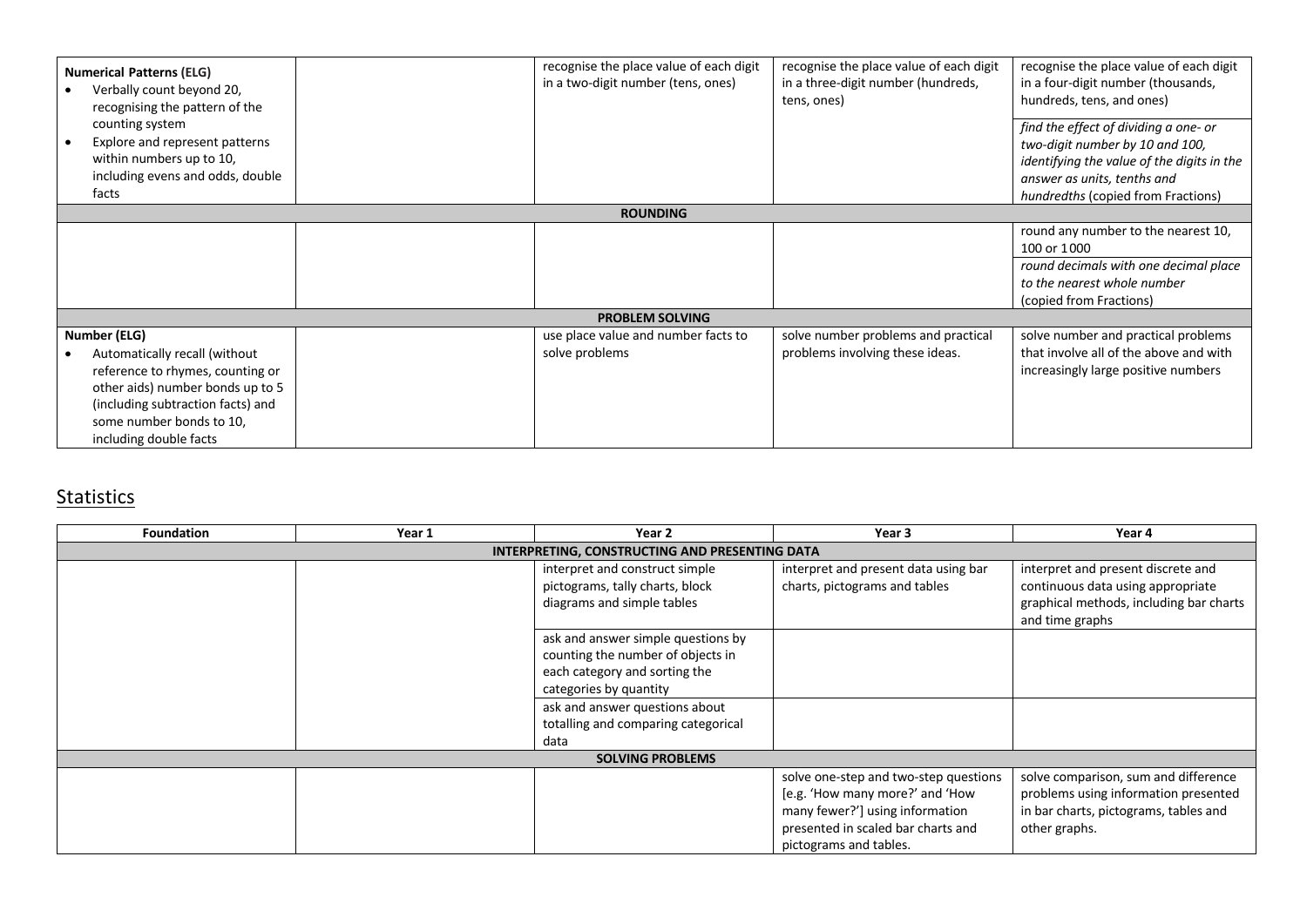### Addition and Subtraction

| <b>Foundation</b>                                                                                                           | Year 1                                                                    | Year 2                                                                                                         | Year <sub>3</sub>                    | Year 4                                  |
|-----------------------------------------------------------------------------------------------------------------------------|---------------------------------------------------------------------------|----------------------------------------------------------------------------------------------------------------|--------------------------------------|-----------------------------------------|
|                                                                                                                             |                                                                           | <b>NUMBER BONDS</b>                                                                                            |                                      |                                         |
| Number (ELG)<br>Automatically recall (without<br>reference to rhymes, counting or                                           | represent and use number bonds and<br>related subtraction facts within 20 | recall and use addition and subtraction<br>facts to 20 fluently, and derive and use<br>related facts up to 100 |                                      |                                         |
| other aids) number bonds up to 5<br>(including subtraction facts) and<br>some number bonds to 10,<br>including double facts |                                                                           |                                                                                                                |                                      |                                         |
|                                                                                                                             |                                                                           | <b>MENTAL CALCULATION</b>                                                                                      |                                      |                                         |
| Number (ELG)                                                                                                                | add and subtract one-digit and two-                                       | add and subtract numbers using                                                                                 | add and subtract numbers mentally,   |                                         |
| Subitise (recognise quantities                                                                                              | digit numbers to 20, including zero                                       | concrete objects, pictorial                                                                                    | including:                           |                                         |
| without counting) up to 5                                                                                                   |                                                                           | representations, and mentally,                                                                                 | a three-digit number and ones        |                                         |
| Automatically recall (without                                                                                               |                                                                           | including:                                                                                                     | a three-digit number and tens        |                                         |
| reference to rhymes, counting or                                                                                            |                                                                           | $\ast$<br>a two-digit number and ones                                                                          | $\ast$<br>a three-digit number and   |                                         |
| other aids) number bonds up to 5                                                                                            |                                                                           | $\ast$<br>a two-digit number and tens                                                                          | hundreds                             |                                         |
| (including subtraction facts) and                                                                                           |                                                                           | $\ast$<br>two two-digit numbers                                                                                |                                      |                                         |
| some number bonds to 10,                                                                                                    |                                                                           | $\ast$<br>adding three one-digit numbers                                                                       |                                      |                                         |
| including double facts                                                                                                      | read, write and interpret                                                 | show that addition of two numbers                                                                              |                                      |                                         |
|                                                                                                                             | mathematical statements involving                                         | can be done in any order                                                                                       |                                      |                                         |
|                                                                                                                             | addition (+), subtraction (-) and equals                                  | (commutative) and subtraction of one                                                                           |                                      |                                         |
|                                                                                                                             | (=) signs                                                                 | number from another cannot                                                                                     |                                      |                                         |
|                                                                                                                             | (appears also in Written Methods)                                         | <b>WRITTEN METHODS</b>                                                                                         |                                      |                                         |
|                                                                                                                             | read, write and interpret                                                 |                                                                                                                | add and subtract numbers with up to  | add and subtract numbers with up to 4   |
| <b>Numerical Patterns (ELG)</b>                                                                                             | mathematical statements involving                                         |                                                                                                                | three digits, using formal written   | digits using the formal written methods |
| Compare quantities up to 10 in                                                                                              | addition (+), subtraction (-) and equals                                  |                                                                                                                | methods of columnar addition and     | of columnar addition and subtraction    |
| different contexts, recognising                                                                                             | (=) signs (appears also in Mental                                         |                                                                                                                | subtraction                          | where appropriate                       |
| when one quantity is greater<br>than, less than or the same as the                                                          | Calculation)                                                              |                                                                                                                |                                      |                                         |
| other quantity                                                                                                              |                                                                           |                                                                                                                |                                      |                                         |
|                                                                                                                             |                                                                           | <b>INVERSE OPERATIONS, ESTIMATING AND CHECKING ANSWERS</b>                                                     |                                      |                                         |
|                                                                                                                             |                                                                           | recognise and use the inverse                                                                                  | estimate the answer to a calculation | estimate and use inverse operations to  |
|                                                                                                                             |                                                                           | relationship between addition and                                                                              | and use inverse operations to check  | check answers to a calculation          |
|                                                                                                                             |                                                                           | subtraction and use this to check                                                                              | answers                              |                                         |
|                                                                                                                             |                                                                           | calculations and solve missing number                                                                          |                                      |                                         |
|                                                                                                                             |                                                                           | problems                                                                                                       |                                      |                                         |
|                                                                                                                             |                                                                           | <b>PROBLEM SOLVING</b>                                                                                         |                                      |                                         |
|                                                                                                                             | solve one-step problems that involve                                      | solve problems with addition and                                                                               | solve problems, including missing    | solve addition and subtraction two-     |
|                                                                                                                             | addition and subtraction, using                                           | subtraction:                                                                                                   | number problems, using number facts, | step problems in contexts, deciding     |
|                                                                                                                             | concrete objects and pictorial                                            | $\ast$<br>using concrete objects and                                                                           | place value, and more complex        | which operations and methods to use     |
|                                                                                                                             | representations, and missing number                                       | pictorial representations, including                                                                           | addition and subtraction             | and why                                 |
|                                                                                                                             | problems such as                                                          | those involving numbers,                                                                                       |                                      |                                         |
|                                                                                                                             | $7 = \Box - 9$                                                            | quantities and measures                                                                                        |                                      |                                         |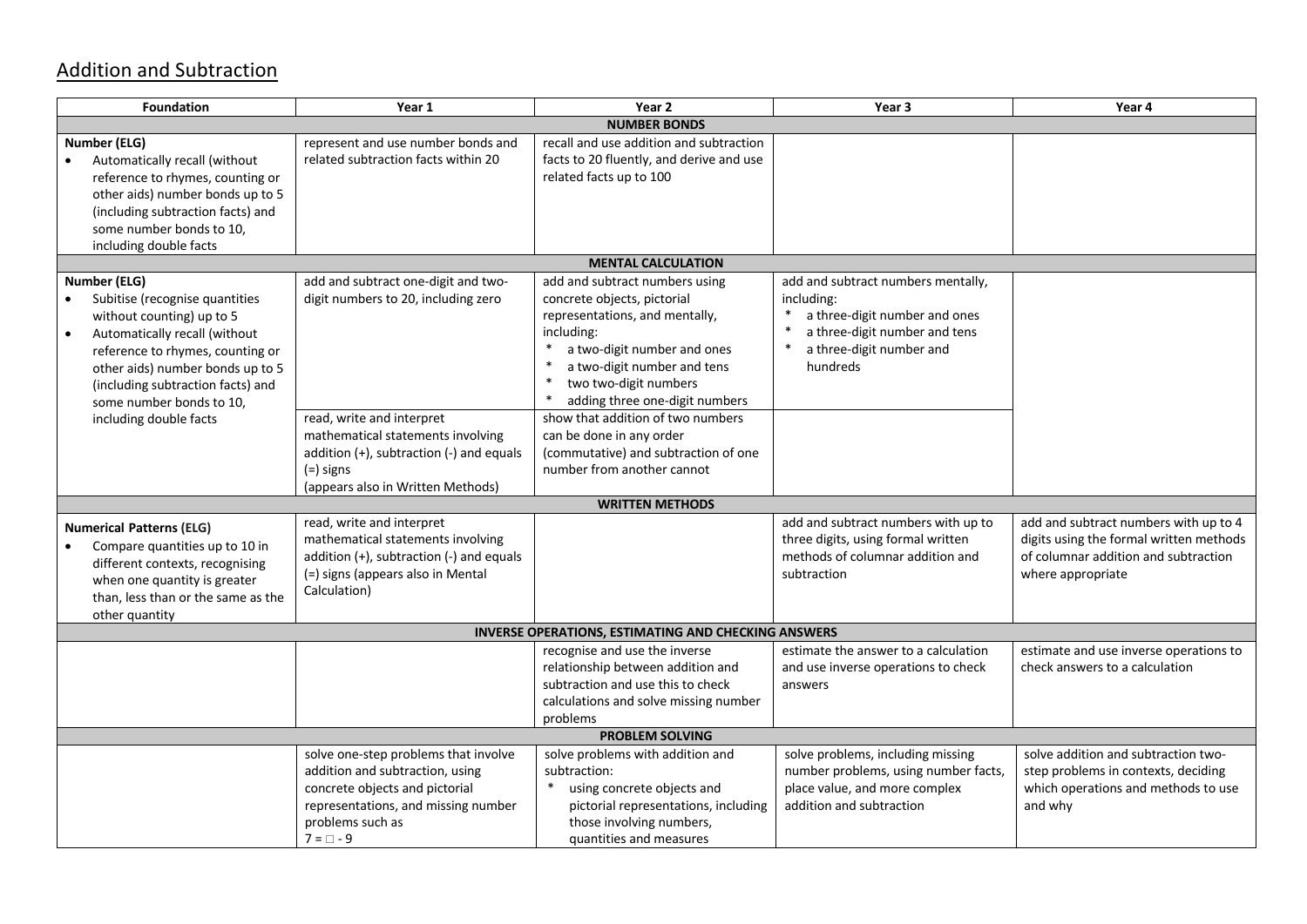### Multiplication and Division

| <b>Foundation</b>                                                                                                 | Year 1                                                                                | Year 2                                                                                                                                                                                                             | Year <sub>3</sub>                                                                                                                                                                                                                                                                                  | Year 4                                                                                                                                                                     |
|-------------------------------------------------------------------------------------------------------------------|---------------------------------------------------------------------------------------|--------------------------------------------------------------------------------------------------------------------------------------------------------------------------------------------------------------------|----------------------------------------------------------------------------------------------------------------------------------------------------------------------------------------------------------------------------------------------------------------------------------------------------|----------------------------------------------------------------------------------------------------------------------------------------------------------------------------|
|                                                                                                                   |                                                                                       | <b>MULTIPLICATION &amp; DIVISION FACTS</b>                                                                                                                                                                         |                                                                                                                                                                                                                                                                                                    |                                                                                                                                                                            |
| <b>Numerical Patterns (ELG)</b><br>Explore and represent patterns<br>within numbers up to 10,                     | count in multiples of twos, fives and<br>tens<br>(copied from Number and Place Value) | count in steps of 2, 3, and 5 from 0,<br>and in tens from any number, forward<br>or backward<br>(copied from Number and Place Value)                                                                               | count from 0 in multiples of 4, 8, 50<br>and 100<br>(copied from Number and Place Value)                                                                                                                                                                                                           | count in multiples of 6, 7, 9, 25 and 1<br>000<br>(copied from Number and Place Value)                                                                                     |
| including evens and odds, double<br>facts and how quantities can be<br>distributed equally                        |                                                                                       | recall and use multiplication and<br>division facts for the 2, 5 and 10<br>multiplication tables, including<br>recognising odd and even numbers                                                                    | recall and use multiplication and<br>division facts for the 3, 4 and 8<br>multiplication tables                                                                                                                                                                                                    | recall multiplication and division facts<br>for multiplication tables up to $12 \times 12$                                                                                 |
|                                                                                                                   |                                                                                       | <b>MENTAL CALCULATION</b>                                                                                                                                                                                          |                                                                                                                                                                                                                                                                                                    |                                                                                                                                                                            |
|                                                                                                                   |                                                                                       |                                                                                                                                                                                                                    | write and calculate mathematical<br>statements for multiplication and<br>division using the multiplication tables<br>that they know, including for two-digit<br>numbers times one-digit numbers,<br>using mental and progressing to formal<br>written methods (appears also in<br>Written Methods) | use place value, known and derived<br>facts to multiply and divide mentally,<br>including: multiplying by 0 and 1;<br>dividing by 1; multiplying together<br>three numbers |
|                                                                                                                   |                                                                                       | show that multiplication of two<br>numbers can be done in any order<br>(commutative) and division of one<br>number by another cannot                                                                               |                                                                                                                                                                                                                                                                                                    | recognise and use factor pairs and<br>commutativity in mental calculations<br>(appears also in Properties of<br>Numbers)                                                   |
|                                                                                                                   |                                                                                       | <b>WRITTEN CALCULATION</b>                                                                                                                                                                                         |                                                                                                                                                                                                                                                                                                    |                                                                                                                                                                            |
|                                                                                                                   |                                                                                       | calculate mathematical statements for<br>multiplication and division within the<br>multiplication tables and write them<br>using the multiplication $(x)$ , division $\left(\div\right)$<br>and equals $(=)$ signs | write and calculate mathematical<br>statements for multiplication and<br>division using the multiplication tables<br>that they know, including for two-digit<br>numbers times one-digit numbers,<br>using mental and progressing to formal<br>written methods (appears also in<br>Mental Methods)  | multiply two-digit and three-digit<br>numbers by a one-digit number using<br>formal written layout                                                                         |
|                                                                                                                   |                                                                                       | PROPERTIES OF NUMBERS: MULTIPLES, FACTORS, PRIMES, SQUARE AND CUBE NUMBERS                                                                                                                                         |                                                                                                                                                                                                                                                                                                    |                                                                                                                                                                            |
| <b>Numerical Patterns (ELG)</b><br>Verbally count beyond 20,<br>recognising the pattern of the<br>counting system |                                                                                       |                                                                                                                                                                                                                    |                                                                                                                                                                                                                                                                                                    | recognise and use factor pairs and<br>commutativity in mental calculations<br>(repeated)                                                                                   |
|                                                                                                                   |                                                                                       | <b>INVERSE OPERATIONS, ESTIMATING AND CHECKING ANSWERS</b>                                                                                                                                                         |                                                                                                                                                                                                                                                                                                    |                                                                                                                                                                            |
|                                                                                                                   |                                                                                       | <b>PROBLEM SOLVING</b>                                                                                                                                                                                             | estimate the answer to a calculation<br>and use inverse operations to check<br>answers (copied from Addition and<br>Subtraction)                                                                                                                                                                   | estimate and use inverse operations to<br>check answers to a calculation (copied<br>from Addition and Subtraction)                                                         |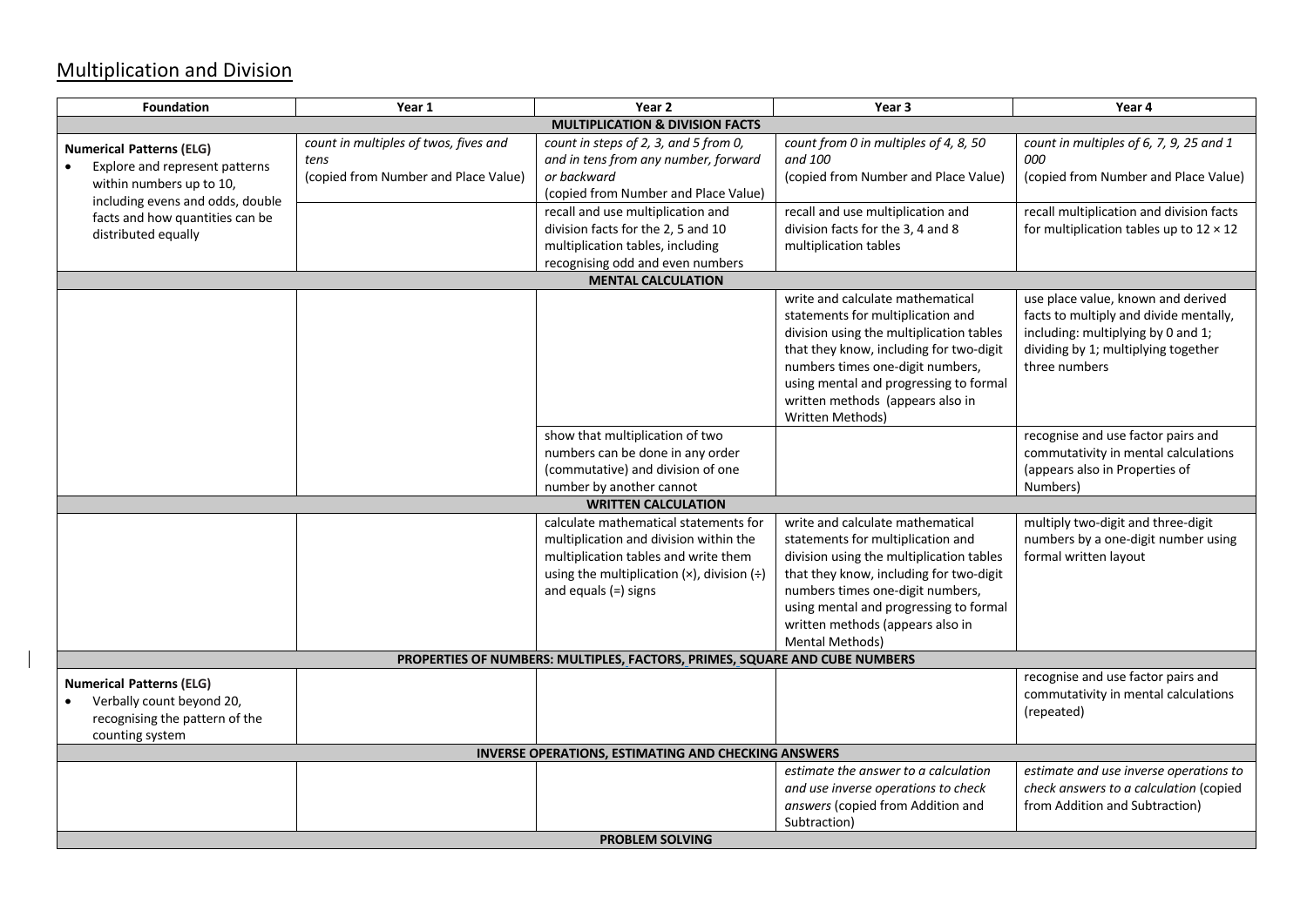| solve one-step problems involving<br>multiplication and division, by<br>calculating the answer using concrete<br>objects, pictorial representations and<br>arrays with the support of the teacher | solve problems involving multiplication<br>and division, using materials, arrays,<br>repeated addition, mental methods,<br>and multiplication and division facts,<br>including problems in contexts | solve problems, including missing<br>number problems, involving<br>multiplication and division, including<br>positive integer scaling problems and<br>correspondence problems in which n<br>objects are connected to m objects | solve problems involving multiplying<br>and adding, including using the<br>distributive law to multiply two digit<br>numbers by one digit, integer scaling<br>problems and harder correspondence<br>problems such as n objects are<br>connected to m objects |
|---------------------------------------------------------------------------------------------------------------------------------------------------------------------------------------------------|-----------------------------------------------------------------------------------------------------------------------------------------------------------------------------------------------------|--------------------------------------------------------------------------------------------------------------------------------------------------------------------------------------------------------------------------------|--------------------------------------------------------------------------------------------------------------------------------------------------------------------------------------------------------------------------------------------------------------|
|---------------------------------------------------------------------------------------------------------------------------------------------------------------------------------------------------|-----------------------------------------------------------------------------------------------------------------------------------------------------------------------------------------------------|--------------------------------------------------------------------------------------------------------------------------------------------------------------------------------------------------------------------------------|--------------------------------------------------------------------------------------------------------------------------------------------------------------------------------------------------------------------------------------------------------------|

## Algebra

| <b>Foundation</b>                                                                                                 | Year 1                                                                                                                                                                                            | Year 2                                                                                                                                                      | Year 3                                                                                                                                                                                   | Year 4                                                                                                                                           |
|-------------------------------------------------------------------------------------------------------------------|---------------------------------------------------------------------------------------------------------------------------------------------------------------------------------------------------|-------------------------------------------------------------------------------------------------------------------------------------------------------------|------------------------------------------------------------------------------------------------------------------------------------------------------------------------------------------|--------------------------------------------------------------------------------------------------------------------------------------------------|
|                                                                                                                   |                                                                                                                                                                                                   | <b>EQUATIONS</b>                                                                                                                                            |                                                                                                                                                                                          |                                                                                                                                                  |
|                                                                                                                   | solve one-step problems that involve<br>addition and subtraction, using<br>concrete objects and pictorial<br>representations, and missing number<br>problems such as                              | recognise and use the inverse<br>relationship between addition and<br>subtraction and use this to check<br>calculations and missing number<br>problems.     | solve problems, including missing<br>number problems, using number facts,<br>place value, and more complex<br>addition and subtraction. (copied from<br><b>Addition and Subtraction)</b> |                                                                                                                                                  |
|                                                                                                                   | $7 = \Box - 9$<br>(copied from Addition and ubtraction)                                                                                                                                           | (copied from Addition and<br>Subtraction)                                                                                                                   | solve problems, including missing<br>number problems, involving<br>multiplication and division, including<br>integer scaling<br>(copied from Multiplication and<br>Division)             |                                                                                                                                                  |
|                                                                                                                   |                                                                                                                                                                                                   | recall and use addition and subtraction<br>facts to 20 fluently, and derive and use<br>related facts up to 100<br>(copied from Addition and<br>Subtraction) |                                                                                                                                                                                          |                                                                                                                                                  |
|                                                                                                                   | represent and use number bonds and<br>related subtraction facts within 20<br>(copied from Addition and<br>Subtraction)                                                                            |                                                                                                                                                             |                                                                                                                                                                                          |                                                                                                                                                  |
|                                                                                                                   |                                                                                                                                                                                                   | <b>FORMULAE</b>                                                                                                                                             |                                                                                                                                                                                          |                                                                                                                                                  |
|                                                                                                                   |                                                                                                                                                                                                   |                                                                                                                                                             |                                                                                                                                                                                          | Perimeter can be expressed<br>algebraically as $2(a + b)$ where a and b<br>are the dimensions in the same unit.<br>(Copied from NSG measurement) |
| <b>SEQUENCES</b>                                                                                                  |                                                                                                                                                                                                   |                                                                                                                                                             |                                                                                                                                                                                          |                                                                                                                                                  |
| <b>Numerical Patterns (ELG)</b><br>Verbally count beyond 20,<br>recognising the pattern of the<br>counting system | sequence events in chronological order<br>using language such as: before and<br>after, next, first, today, yesterday,<br>tomorrow, morning, afternoon and<br>evening<br>(copied from Measurement) | compare and sequence intervals of<br>time (copied from Measurement)                                                                                         |                                                                                                                                                                                          |                                                                                                                                                  |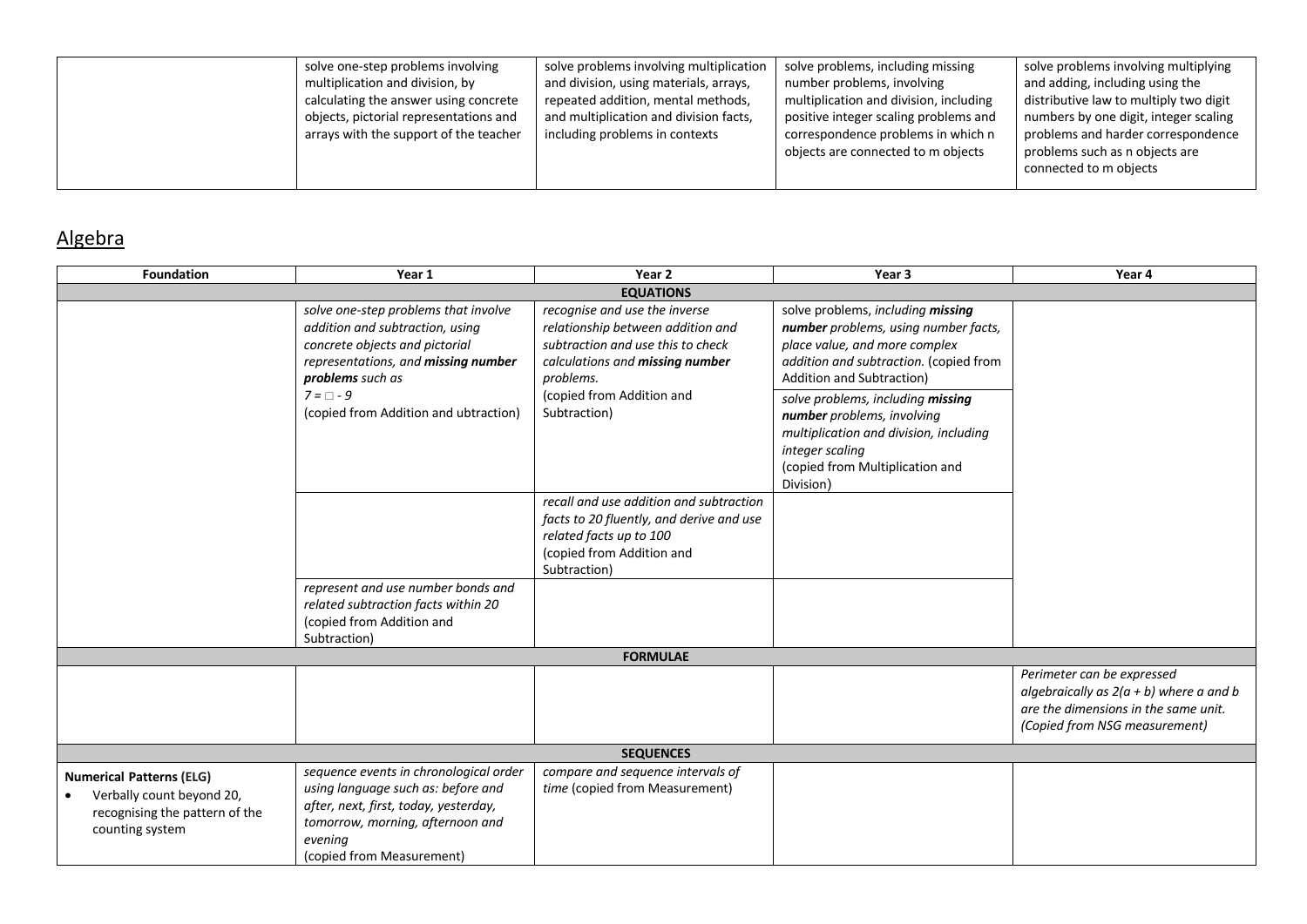### Fractions (including decimals)

| Foundation | Year 1                                                                                          | Year 2                                                                                                                                                           | Year 3                                                                                                                                                                      | Year 4                                                                                                  |
|------------|-------------------------------------------------------------------------------------------------|------------------------------------------------------------------------------------------------------------------------------------------------------------------|-----------------------------------------------------------------------------------------------------------------------------------------------------------------------------|---------------------------------------------------------------------------------------------------------|
|            |                                                                                                 | <b>COUNTING IN FRACTIONAL STEPS</b>                                                                                                                              |                                                                                                                                                                             |                                                                                                         |
|            |                                                                                                 | Pupils should count in fractions up to<br>10, starting from any number and<br>using the1/2 and 2/4 equivalence on<br>the number line (Non Statutory<br>Guidance) | count up and down in tenths                                                                                                                                                 | count up and down in hundredths                                                                         |
|            |                                                                                                 | <b>RECOGNISING FRACTIONS</b>                                                                                                                                     |                                                                                                                                                                             |                                                                                                         |
|            | recognise, find and name a half as one<br>of two equal parts of an object, shape<br>or quantity | recognise, find, name and write<br>fractions $\frac{1}{4}$ , $\frac{1}{4}$ , $\frac{2}{4}$ and $\frac{3}{4}$ of a length,<br>shape, set of objects or quantity   | recognise, find and write fractions of a<br>discrete set of objects: unit fractions<br>and non-unit fractions with small<br>denominators                                    | recognise that hundredths arise when<br>dividing an object by one hundred and<br>dividing tenths by ten |
|            | recognise, find and name a quarter as                                                           |                                                                                                                                                                  | recognise that tenths arise from<br>dividing an object into 10 equal parts<br>and in dividing one - digit numbers or<br>quantities by 10.<br>recognise and use fractions as |                                                                                                         |
|            | one of four equal parts of an object,<br>shape or quantity                                      |                                                                                                                                                                  | numbers: unit fractions and non-unit<br>fractions with small denominators                                                                                                   |                                                                                                         |
|            |                                                                                                 | <b>COMPARING FRACTIONS</b>                                                                                                                                       |                                                                                                                                                                             |                                                                                                         |
|            |                                                                                                 |                                                                                                                                                                  | compare and order unit fractions, and<br>fractions with the same denominators                                                                                               |                                                                                                         |
|            |                                                                                                 | <b>COMPARING DECIMALS</b>                                                                                                                                        |                                                                                                                                                                             |                                                                                                         |
|            |                                                                                                 |                                                                                                                                                                  |                                                                                                                                                                             | compare numbers with the same<br>number of decimal places up to two<br>decimal places                   |
|            |                                                                                                 | ROUNDING INCLUDING DECIMALS                                                                                                                                      |                                                                                                                                                                             |                                                                                                         |
|            |                                                                                                 |                                                                                                                                                                  |                                                                                                                                                                             | round decimals with one decimal place<br>to the nearest whole number                                    |
|            |                                                                                                 | EQUIVALENCE (INCLUDING FRACTIONS, DECIMALS AND PERCENTAGES)                                                                                                      |                                                                                                                                                                             |                                                                                                         |
|            |                                                                                                 | write simple fractions e.g. $\frac{1}{2}$ of 6 = 3<br>and recognise the equivalence of $\frac{2}{4}$                                                             | recognise and show, using diagrams,<br>equivalent fractions with small<br>denominators                                                                                      | recognise and show, using diagrams,<br>families of common equivalent<br>fractions                       |
|            |                                                                                                 | and $\frac{1}{2}$ .                                                                                                                                              |                                                                                                                                                                             |                                                                                                         |
|            |                                                                                                 |                                                                                                                                                                  |                                                                                                                                                                             | recognise and write decimal<br>equivalents of any number of tenths or<br>hundredths                     |
|            |                                                                                                 |                                                                                                                                                                  |                                                                                                                                                                             | recognise and write decimal<br>equivalents to $\frac{1}{4}$ , $\frac{1}{4}$ , $\frac{3}{4}$             |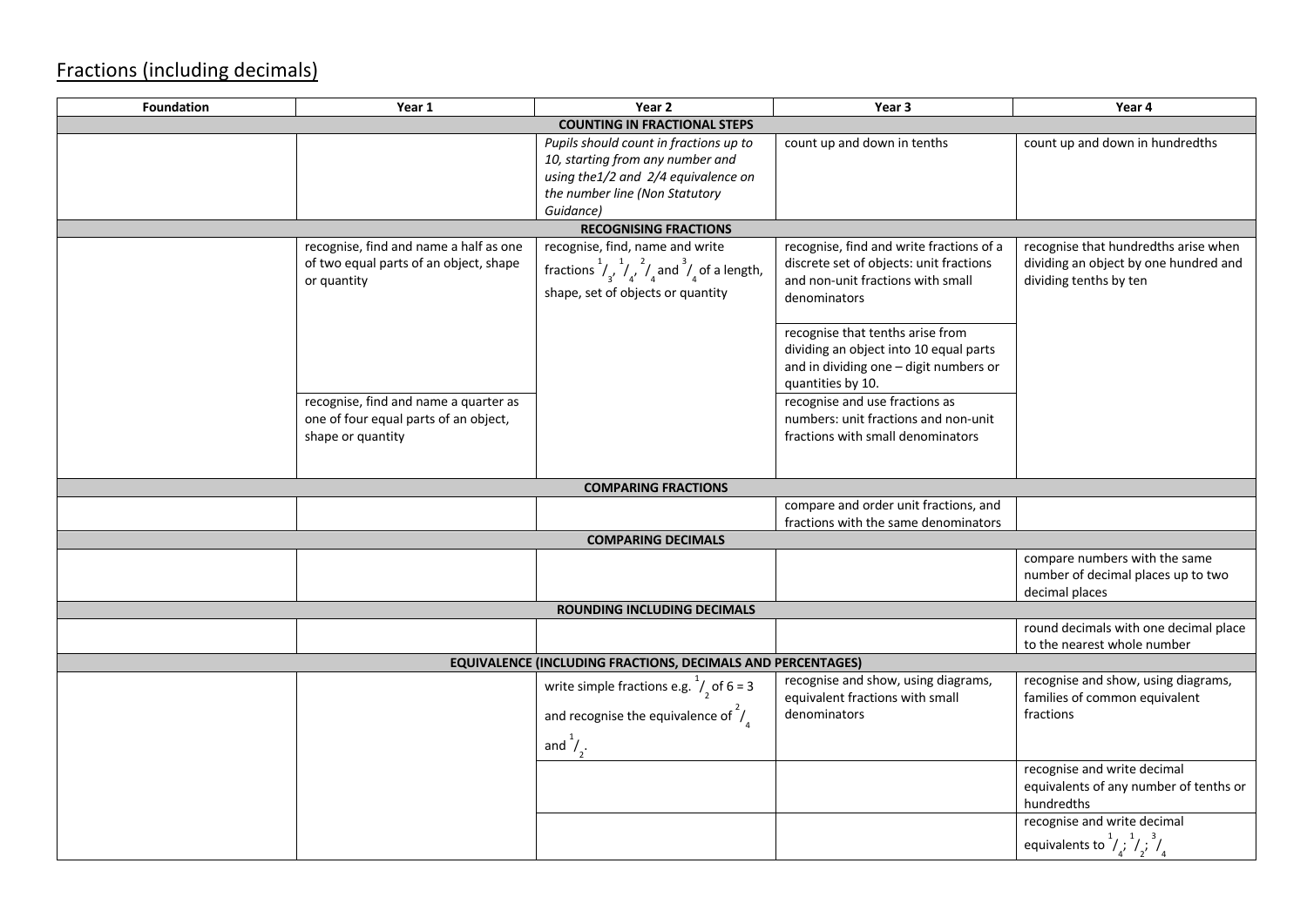|  | ADDITION AND SUBTRACTION OF FRACTIONS          |                                                 |                                                                                                                                                                                                 |
|--|------------------------------------------------|-------------------------------------------------|-------------------------------------------------------------------------------------------------------------------------------------------------------------------------------------------------|
|  |                                                | add and subtract fractions with the             | add and subtract fractions with the                                                                                                                                                             |
|  |                                                | same denominator within one whole               | same denominator                                                                                                                                                                                |
|  |                                                | (e.g. $^{5}/_{7} + ^{1}/_{7} = ^{6}/_{7}$ )     |                                                                                                                                                                                                 |
|  | <b>MULTIPLICATION AND DIVISION OF DECIMALS</b> |                                                 |                                                                                                                                                                                                 |
|  |                                                |                                                 | find the effect of dividing a one- or<br>two-digit number by 10 and 100,<br>identifying the value of the digits in the<br>answer as ones, tenths and<br>hundredths                              |
|  | <b>PROBLEM SOLVING</b>                         |                                                 |                                                                                                                                                                                                 |
|  |                                                | solve problems that involve all of the<br>above | solve problems involving increasingly<br>harder fractions to calculate<br>quantities, and fractions to divide<br>quantities, including non-unit fractions<br>where the answer is a whole number |
|  |                                                |                                                 | solve simple measure and money<br>problems involving fractions and<br>decimals to two decimal places                                                                                            |

## Geometry- Position and Direction

| <b>Foundation</b>                | Year 1                                                                                            | Year 2                                                                                                                                                                                                                                                                                  | Year 3 | Year 4                                                                                                                                                                                                                                                         |  |
|----------------------------------|---------------------------------------------------------------------------------------------------|-----------------------------------------------------------------------------------------------------------------------------------------------------------------------------------------------------------------------------------------------------------------------------------------|--------|----------------------------------------------------------------------------------------------------------------------------------------------------------------------------------------------------------------------------------------------------------------|--|
| POSITION, DIRECTION AND MOVEMENT |                                                                                                   |                                                                                                                                                                                                                                                                                         |        |                                                                                                                                                                                                                                                                |  |
|                                  | describe position, direction and<br>movement, including half, quarter and<br>three-quarter turns. | use mathematical vocabulary to<br>describe position, direction and<br>movement including movement in a<br>straight line and distinguishing<br>between rotation as a turn and in<br>terms of right angles for quarter, half<br>and three-quarter turns (clockwise and<br>anti-clockwise) |        | describe positions on a<br>2-D grid as coordinates in the first<br>quadrant<br>describe movements between positions<br>as translations of a given unit to the<br>left/right and up/down<br>plot specified points and draw sides to<br>complete a given polygon |  |
| <b>PATTERN</b>                   |                                                                                                   |                                                                                                                                                                                                                                                                                         |        |                                                                                                                                                                                                                                                                |  |
|                                  |                                                                                                   | order and arrange combinations of<br>mathematical objects in patterns and<br>sequences                                                                                                                                                                                                  |        |                                                                                                                                                                                                                                                                |  |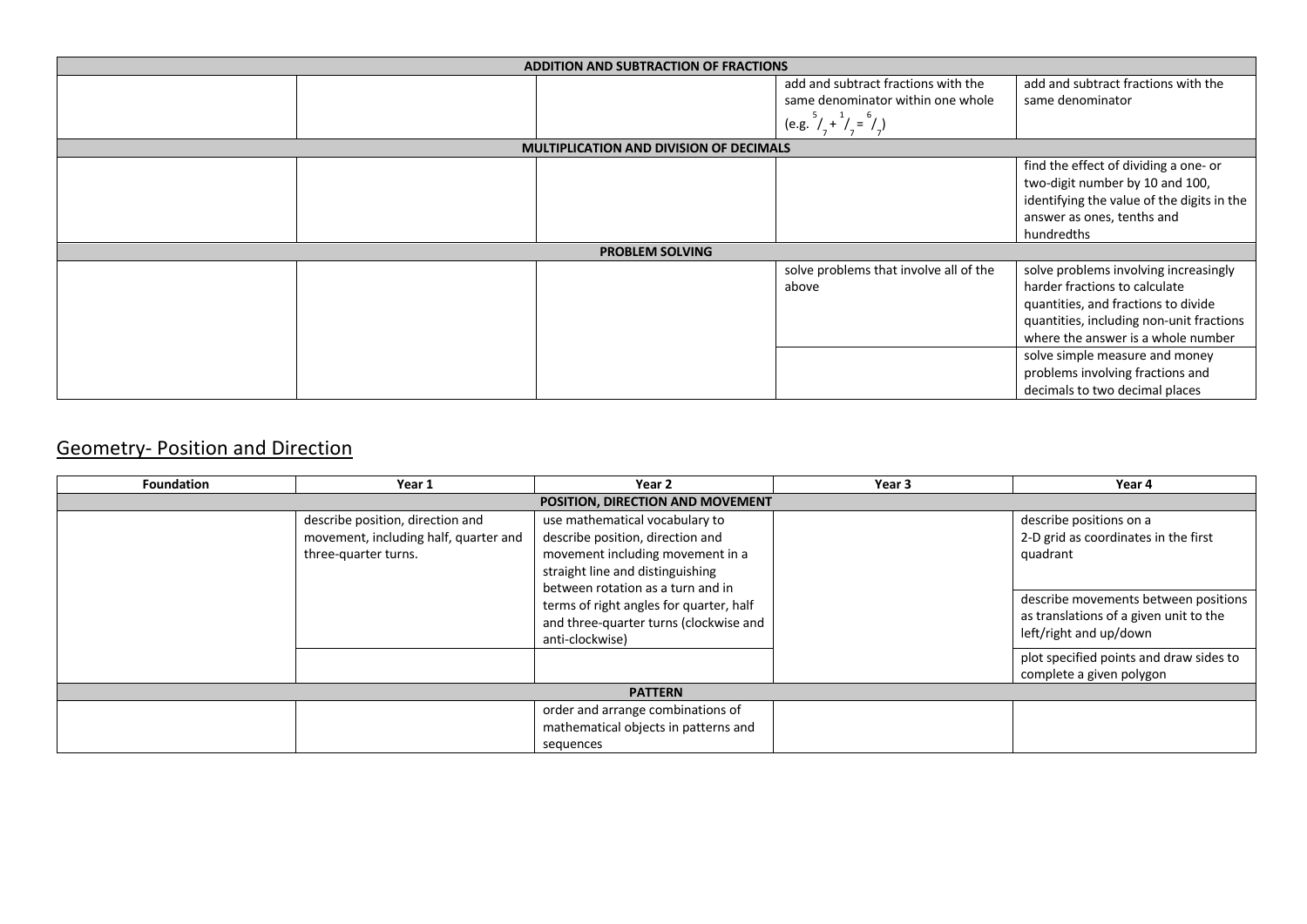#### **Measurement**

| <b>Foundation</b>                                                                                                                                                                            | Year 1                                                                                                                                                                                                                                                                                                                                                           | Year 2                                                                                                                                                                                                                                                                           | Year <sub>3</sub>                                                                                                                                                                                                                                                               | Year 4                                                                                                                        |
|----------------------------------------------------------------------------------------------------------------------------------------------------------------------------------------------|------------------------------------------------------------------------------------------------------------------------------------------------------------------------------------------------------------------------------------------------------------------------------------------------------------------------------------------------------------------|----------------------------------------------------------------------------------------------------------------------------------------------------------------------------------------------------------------------------------------------------------------------------------|---------------------------------------------------------------------------------------------------------------------------------------------------------------------------------------------------------------------------------------------------------------------------------|-------------------------------------------------------------------------------------------------------------------------------|
|                                                                                                                                                                                              |                                                                                                                                                                                                                                                                                                                                                                  | <b>COMPARING AND ESTIMATING</b>                                                                                                                                                                                                                                                  |                                                                                                                                                                                                                                                                                 |                                                                                                                               |
| <b>Numerical Patterns (ELG)</b><br>Compare quantities up to 10 in<br>different contexts, recognising<br>when one quantity is greater<br>than, less than or the same as the<br>other quantity | compare, describe and solve practical<br>problems for:<br>lengths and heights [e.g.<br>long/short, longer/shorter,<br>tall/short, double/half]<br>mass/weight [e.g. heavy/light,<br>heavier than, lighter than]<br>capacity and volume [e.g.<br>full/empty, more than, less than,<br>half, half full, quarter]<br>time [e.g. quicker, slower, earlier,<br>later] | compare and order lengths, mass,<br>volume/capacity and record the results<br>using $>$ , $<$ and $=$                                                                                                                                                                            |                                                                                                                                                                                                                                                                                 | estimate, compare and calculate<br>different measures, including money in<br>pounds and pence<br>(also included in Measuring) |
|                                                                                                                                                                                              | sequence events in chronological order<br>using language [e.g. before and after,<br>next, first, today, yesterday,<br>tomorrow, morning, afternoon and<br>evening]                                                                                                                                                                                               | compare and sequence intervals of<br>time                                                                                                                                                                                                                                        | compare durations of events, for<br>example to calculate the time taken by<br>particular events or tasks                                                                                                                                                                        |                                                                                                                               |
|                                                                                                                                                                                              |                                                                                                                                                                                                                                                                                                                                                                  |                                                                                                                                                                                                                                                                                  | estimate and read time with increasing<br>accuracy to the nearest minute; record<br>and compare time in terms of seconds,<br>minutes, hours and o'clock; use<br>vocabulary such as a.m./p.m.,<br>morning, afternoon, noon and<br>midnight (appears also in Telling the<br>Time) |                                                                                                                               |
|                                                                                                                                                                                              |                                                                                                                                                                                                                                                                                                                                                                  | <b>MEASURING and CALCULATING</b>                                                                                                                                                                                                                                                 |                                                                                                                                                                                                                                                                                 |                                                                                                                               |
|                                                                                                                                                                                              | measure and begin to record the<br>following:<br>lengths and heights<br>$\ast$<br>mass/weight<br>$\ast$<br>capacity and volume<br>time (hours, minutes, seconds)                                                                                                                                                                                                 | choose and use appropriate standard<br>units to estimate and measure<br>length/height in any direction (m/cm);<br>mass ( $kg/g$ ); temperature ( $°C$ );<br>capacity (litres/ml) to the nearest<br>appropriate unit, using rulers, scales,<br>thermometers and measuring vessels | measure, compare, add and subtract:<br>lengths (m/cm/mm); mass (kg/g);<br>volume/capacity (I/ml)                                                                                                                                                                                | estimate, compare and calculate<br>different measures, including money<br>in pounds and pence<br>(appears also in Comparing)  |
|                                                                                                                                                                                              |                                                                                                                                                                                                                                                                                                                                                                  |                                                                                                                                                                                                                                                                                  | measure the perimeter of simple 2-D<br>shapes                                                                                                                                                                                                                                   | measure and calculate the perimeter<br>of a rectilinear figure (including<br>squares) in centimetres and metres               |
|                                                                                                                                                                                              |                                                                                                                                                                                                                                                                                                                                                                  | <b>MEASURING and CALCULATING</b>                                                                                                                                                                                                                                                 |                                                                                                                                                                                                                                                                                 |                                                                                                                               |
|                                                                                                                                                                                              | recognise and know the value of<br>different denominations of coins and<br>notes                                                                                                                                                                                                                                                                                 | recognise and use symbols for pounds<br>$(E)$ and pence $(p)$ ; combine amounts to<br>make a particular value                                                                                                                                                                    | add and subtract amounts of money to<br>give change, using both £ and p in<br>practical contexts                                                                                                                                                                                |                                                                                                                               |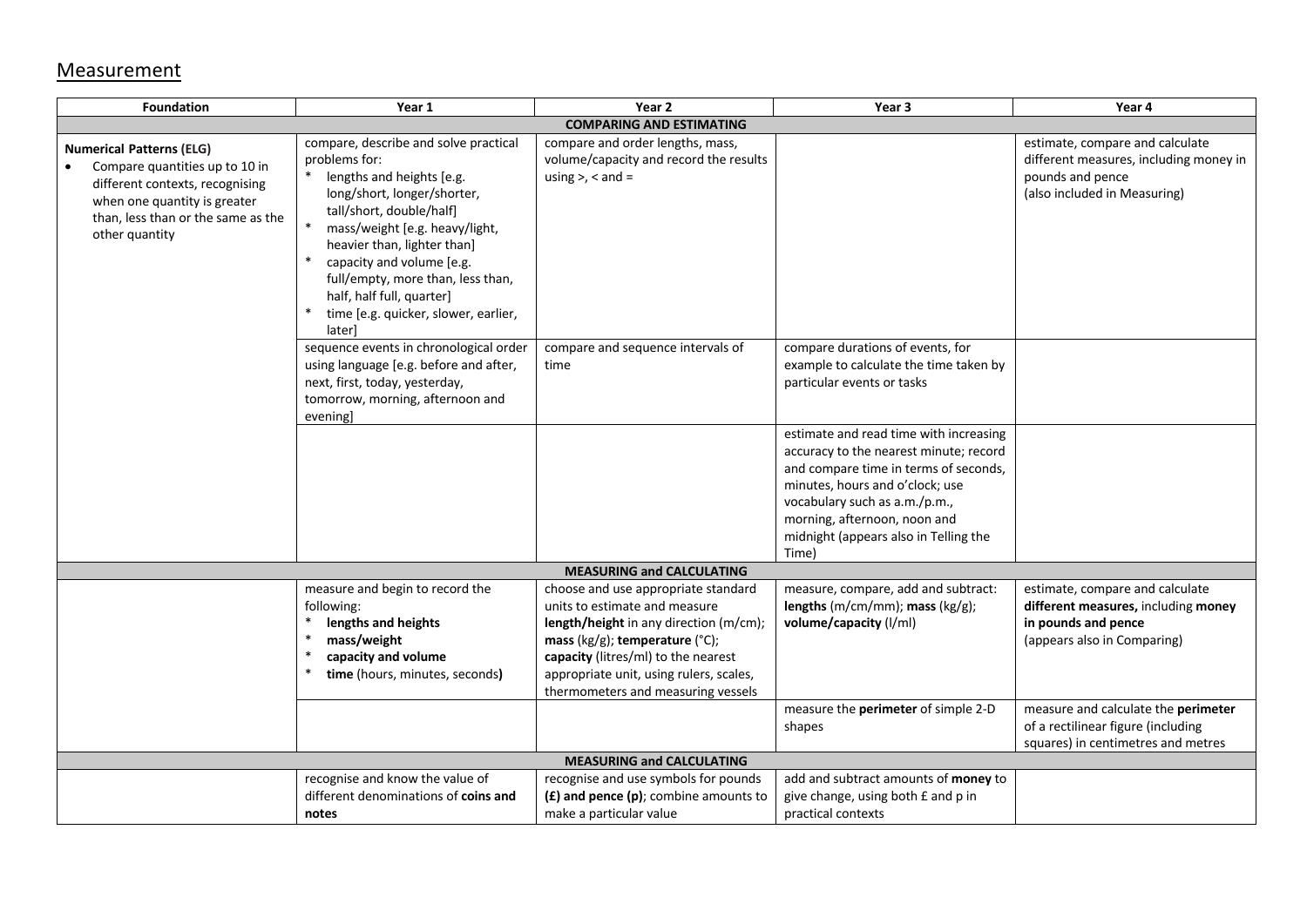|                                                                                                                | find different combinations of coins<br>that equal the same amounts of<br>money<br>solve simple problems in a practical                      |                                                                                                                                                                                                                                           |                                                                                                                                                              |
|----------------------------------------------------------------------------------------------------------------|----------------------------------------------------------------------------------------------------------------------------------------------|-------------------------------------------------------------------------------------------------------------------------------------------------------------------------------------------------------------------------------------------|--------------------------------------------------------------------------------------------------------------------------------------------------------------|
|                                                                                                                | context involving addition and<br>subtraction of money of the same unit,<br>including giving change                                          |                                                                                                                                                                                                                                           |                                                                                                                                                              |
|                                                                                                                |                                                                                                                                              |                                                                                                                                                                                                                                           | find the area of rectilinear shapes by<br>counting squares                                                                                                   |
|                                                                                                                | <b>TELLING THE TIME</b>                                                                                                                      |                                                                                                                                                                                                                                           |                                                                                                                                                              |
| tell the time to the hour and half past<br>the hour and draw the hands on a<br>clock face to show these times. | tell and write the time to five minutes,<br>including quarter past/to the hour and<br>draw the hands on a clock face to<br>show these times. | tell and write the time from an<br>analogue clock, including using Roman<br>numerals from I to XII, and 12-hour<br>and 24-hour clocks                                                                                                     | read, write and convert time between<br>analogue and digital 12 and 24-hour<br>clocks<br>(appears also in Converting)                                        |
| recognise and use language relating to<br>dates, including days of the week,<br>weeks, months and years        | know the number of minutes in an<br>hour and the number of hours in a day.<br>(appears also in Converting)                                   | estimate and read<br>time with increasing accuracy to the<br>nearest minute; record and compare<br>time in terms of seconds, minutes,<br>hours and o'clock; use vocabulary such<br>as a.m./p.m., morning, afternoon,<br>noon and midnight |                                                                                                                                                              |
|                                                                                                                |                                                                                                                                              | (appears also in Comparing and<br>Estimating)                                                                                                                                                                                             |                                                                                                                                                              |
|                                                                                                                |                                                                                                                                              |                                                                                                                                                                                                                                           | solve problems involving converting<br>from hours to minutes; minutes to<br>seconds; years to months; weeks to<br>days<br>(appears also in Converting)       |
|                                                                                                                | <b>CONVERTING</b>                                                                                                                            |                                                                                                                                                                                                                                           |                                                                                                                                                              |
|                                                                                                                | know the number of minutes in an<br>hour and the number of hours in a day.<br>(appears also in Telling the Time)                             | know the number of seconds in a<br>minute and the number of days in<br>each month, year and leap year                                                                                                                                     | convert between different units of<br>measure (e.g. kilometre to metre; hour<br>to minute)                                                                   |
|                                                                                                                |                                                                                                                                              |                                                                                                                                                                                                                                           | read, write and convert time between<br>analogue and digital 12 and 24-hour<br>clocks<br>(appears also in Converting)                                        |
|                                                                                                                |                                                                                                                                              |                                                                                                                                                                                                                                           | solve problems involving converting<br>from hours to minutes; minutes to<br>seconds; years to months; weeks to<br>days<br>(appears also in Telling the Time) |